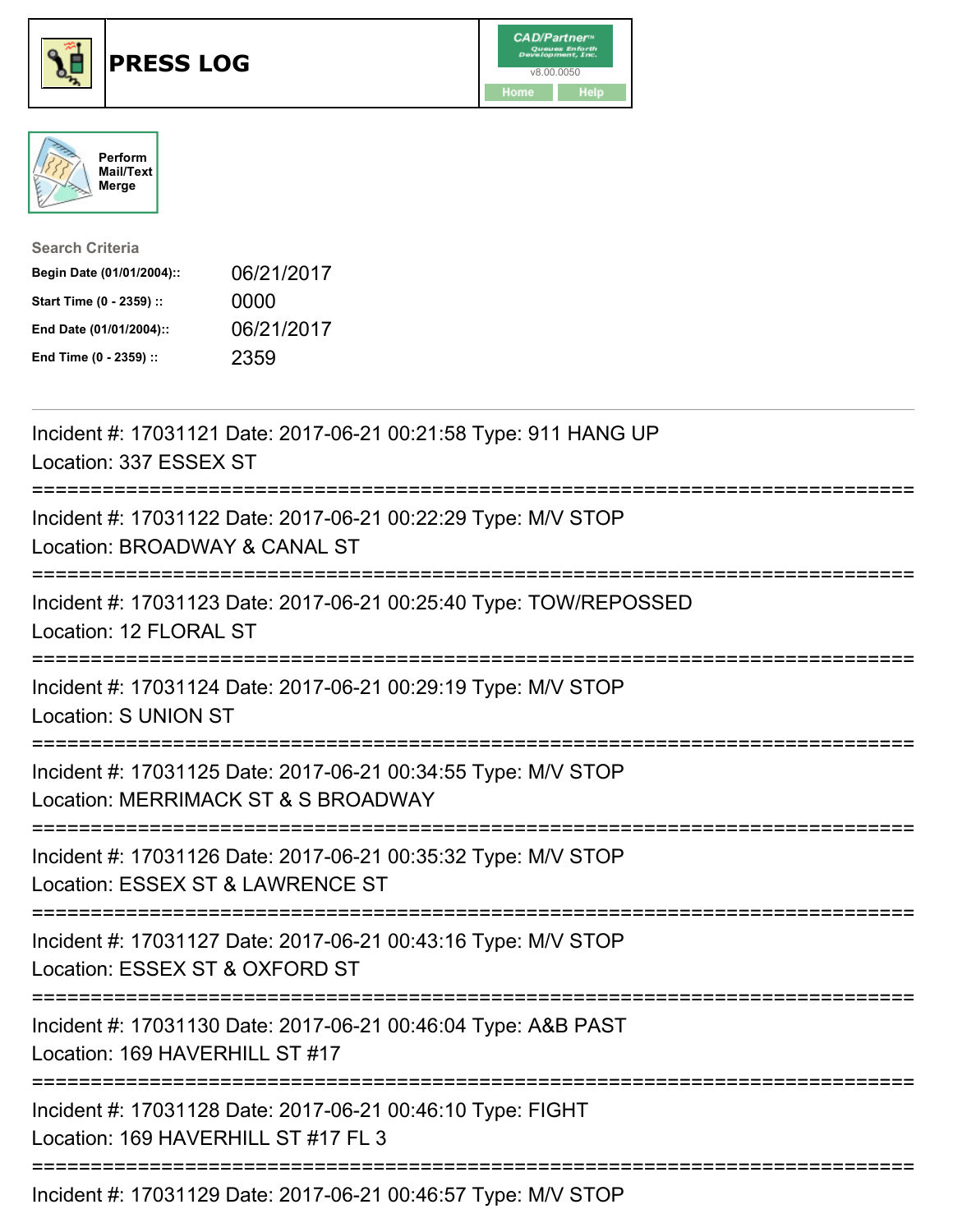| Location: BRADFORD ST & CONCORD ST<br>======================                                                                 |
|------------------------------------------------------------------------------------------------------------------------------|
| Incident #: 17031131 Date: 2017-06-21 01:13:35 Type: FIRE<br>Location: 18 ARLINGTON ST FL 3                                  |
| Incident #: 17031132 Date: 2017-06-21 02:14:36 Type: M/V STOP<br>Location: BROADWAY & MANCHESTER ST                          |
| Incident #: 17031133 Date: 2017-06-21 02:20:51 Type: M/V STOP<br>Location: LAWRENCE ST & STEARNS AV                          |
| Incident #: 17031134 Date: 2017-06-21 02:36:30 Type: M/V STOP<br>Location: HAMPSHIRE ST & LOWELL ST                          |
| Incident #: 17031135 Date: 2017-06-21 02:48:13 Type: M/V STOP<br>Location: COMMON ST & HAMPSHIRE ST<br>:==================== |
| Incident #: 17031136 Date: 2017-06-21 02:55:14 Type: FIGHT<br>Location: BROADWAY & HAVERHILL ST                              |
| Incident #: 17031137 Date: 2017-06-21 03:06:17 Type: MEDIC SUPPORT<br>Location: S UNION ST & SPRINGFIELD ST                  |
| Incident #: 17031138 Date: 2017-06-21 04:01:05 Type: M/V STOP<br>Location: AMESBURY ST & COMMON ST                           |
| Incident #: 17031139 Date: 2017-06-21 04:11:51 Type: M/V STOP<br>Location: ANDOVER ST & PARKER ST                            |
| Incident #: 17031140 Date: 2017-06-21 04:16:55 Type: M/V STOP<br>Location: SUNSET AV & SARATOGA ST                           |
| Incident #: 17031141 Date: 2017-06-21 05:37:33 Type: M/V STOP<br>Location: DEMPSEY CT & PARK ST                              |
| Incident #: 17031142 Date: 2017-06-21 06:07:00 Type: MV/BLOCKING<br>Location: 57 ERVING AV                                   |
| Incident #: 17031143 Date: 2017-06-21 06:20:56 Type: ALARM/BURG<br>Location: COMMUNITY DAYCARE / 7-11 BALLARD WY             |
| Incident #: 17031144 Date: 2017-06-21 06:23:26 Type: MEDIC SUPPORT                                                           |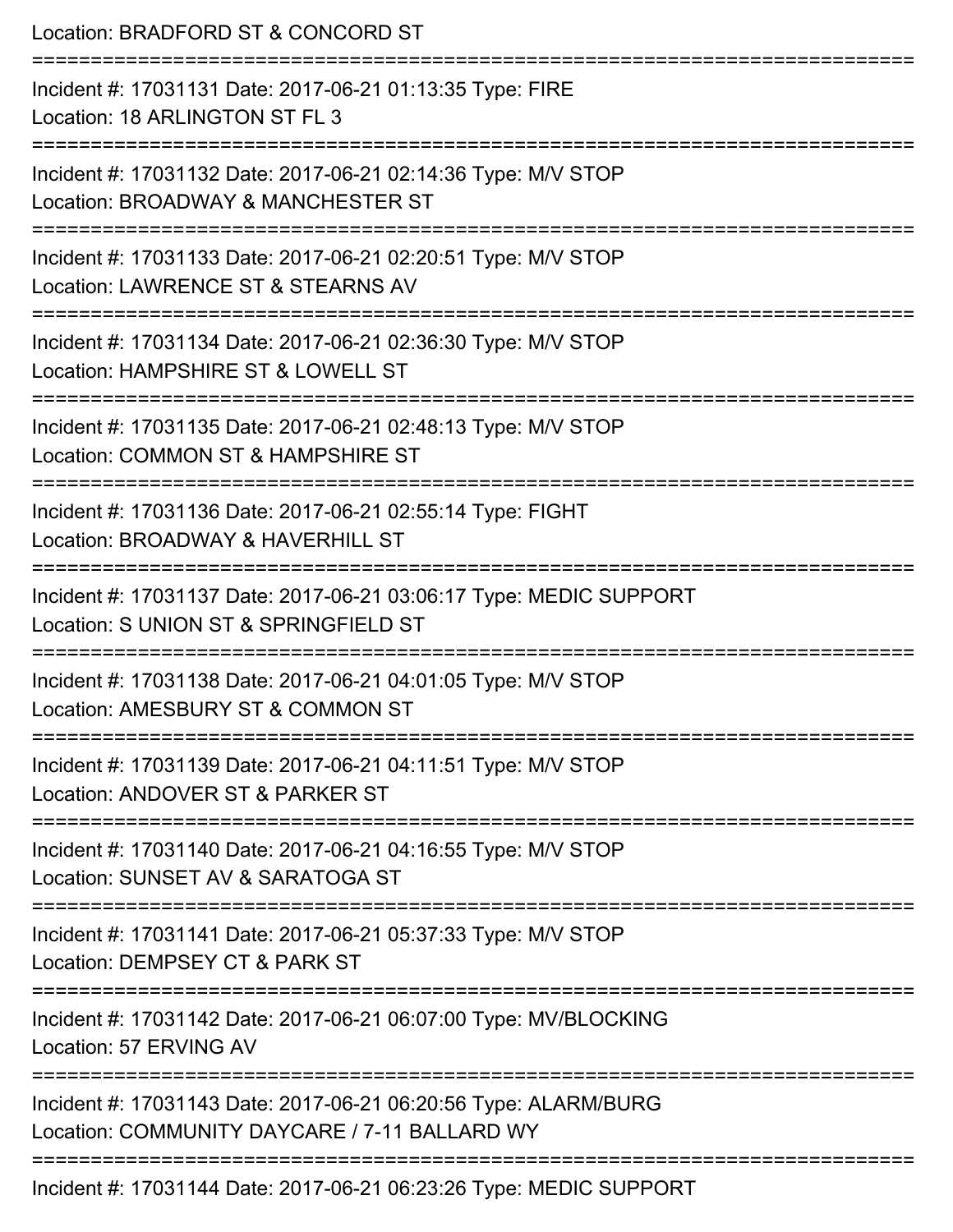| Incident #: 17031145 Date: 2017-06-21 06:40:07 Type: B&E/MV/PAST<br>Location: 44 POPLAR ST                      |
|-----------------------------------------------------------------------------------------------------------------|
| Incident #: 17031146 Date: 2017-06-21 06:41:05 Type: M/V STOP<br>Location: DENNYS / 160 WINTHROP AV             |
| Incident #: 17031147 Date: 2017-06-21 07:00:58 Type: M/V STOP<br>Location: BRADFORD ST & BROADWAY               |
| Incident #: 17031148 Date: 2017-06-21 07:12:20 Type: PARK & WALK<br>Location: BROADWAY                          |
| -----------<br>Incident #: 17031149 Date: 2017-06-21 07:27:54 Type: MAN DOWN<br>Location: LAWRENCE ST & OAK ST  |
| Incident #: 17031150 Date: 2017-06-21 07:28:59 Type: THREATS<br>Location: 19 WINTER ST                          |
| Incident #: 17031151 Date: 2017-06-21 07:53:30 Type: M/V STOP<br>Location: 205 BROADWAY                         |
| Incident #: 17031152 Date: 2017-06-21 08:00:45 Type: VIO CITY ORD<br>Location: 53 BRADFORD ST                   |
| Incident #: 17031153 Date: 2017-06-21 08:07:51 Type: ALARM/BURG<br>Location: CLUBHOUSE / 1 RIVER POINTE WY      |
| Incident #: 17031154 Date: 2017-06-21 08:30:29 Type: M/V STOP<br>Location: BROADWAY & LOWELL ST                 |
| Incident #: 17031155 Date: 2017-06-21 08:31:48 Type: ALARM/BURG<br>Location: FRAZIER RESIDENCE / 7 DUNSTABLE ST |
| Incident #: 17031156 Date: 2017-06-21 08:34:19 Type: MAN DOWN<br>Location: 460 CANAL ST                         |
| Incident #: 17031157 Date: 2017-06-21 09:24:42 Type: AUTO ACC/NO PI<br>Location: 825 ESSEX ST                   |
| ---------------<br>Incident #: 17031159 Date: 2017-06-21 09:28:52 Type: CK WELL BEING                           |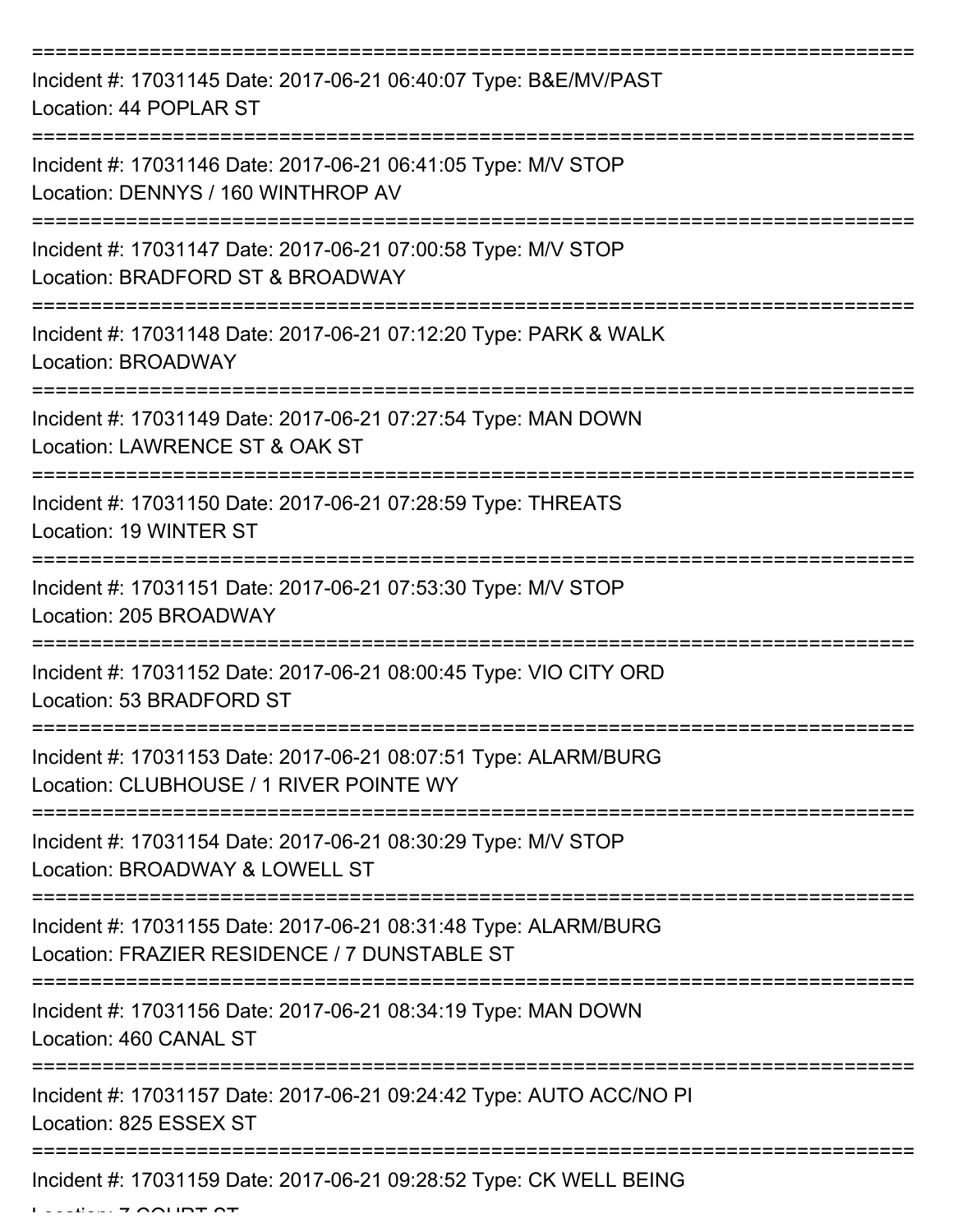| Incident #: 17031158 Date: 2017-06-21 09:34:11 Type: AUTO ACC/PED<br>Location: LAWRENCE ST & PARK ST  |
|-------------------------------------------------------------------------------------------------------|
| Incident #: 17031160 Date: 2017-06-21 09:48:48 Type: M/V STOP<br>Location: 40 LAWRENCE ST             |
| Incident #: 17031162 Date: 2017-06-21 09:52:42 Type: LOST PROPERTY<br><b>Location: 93 SAUNDERS ST</b> |
| Incident #: 17031161 Date: 2017-06-21 09:54:30 Type: WARRANT SERVE<br>Location: 41 DOYLE ST           |
| Incident #: 17031163 Date: 2017-06-21 09:55:35 Type: M/V STOP<br>Location: ALLSTON ST & HIGH ST       |
| Incident #: 17031166 Date: 2017-06-21 10:02:18 Type: NEIGHBOR PROB<br>Location: 881 ESSEX ST          |
| Incident #: 17031164 Date: 2017-06-21 10:03:22 Type: PARK & WALK<br>Location: BROADWAY & PARK ST      |
| Incident #: 17031165 Date: 2017-06-21 10:05:18 Type: M/V STOP<br>Location: 255 ESSEX ST               |
| Incident #: 17031167 Date: 2017-06-21 10:16:53 Type: WARRANT SERVE<br>Location: 20 ATKINSON ST        |
| Incident #: 17031168 Date: 2017-06-21 10:18:19 Type: MV/BLOCKING<br><b>Location: TOYE AV</b>          |
| Incident #: 17031169 Date: 2017-06-21 10:21:43 Type: SUS PERS/MV<br>Location: 383 HAVERHILL ST        |
| Incident #: 17031170 Date: 2017-06-21 10:24:14 Type: M/V STOP<br>Location: ALLSTON ST & HIGH ST       |
| Incident #: 17031171 Date: 2017-06-21 10:36:42 Type: INVEST CONT<br>Location: 12 DIAMOND ST           |
| Incident #: 17031172 Date: 2017-06-21 10:39:00 Type: M/V STOP                                         |

Location: HANICOCK ST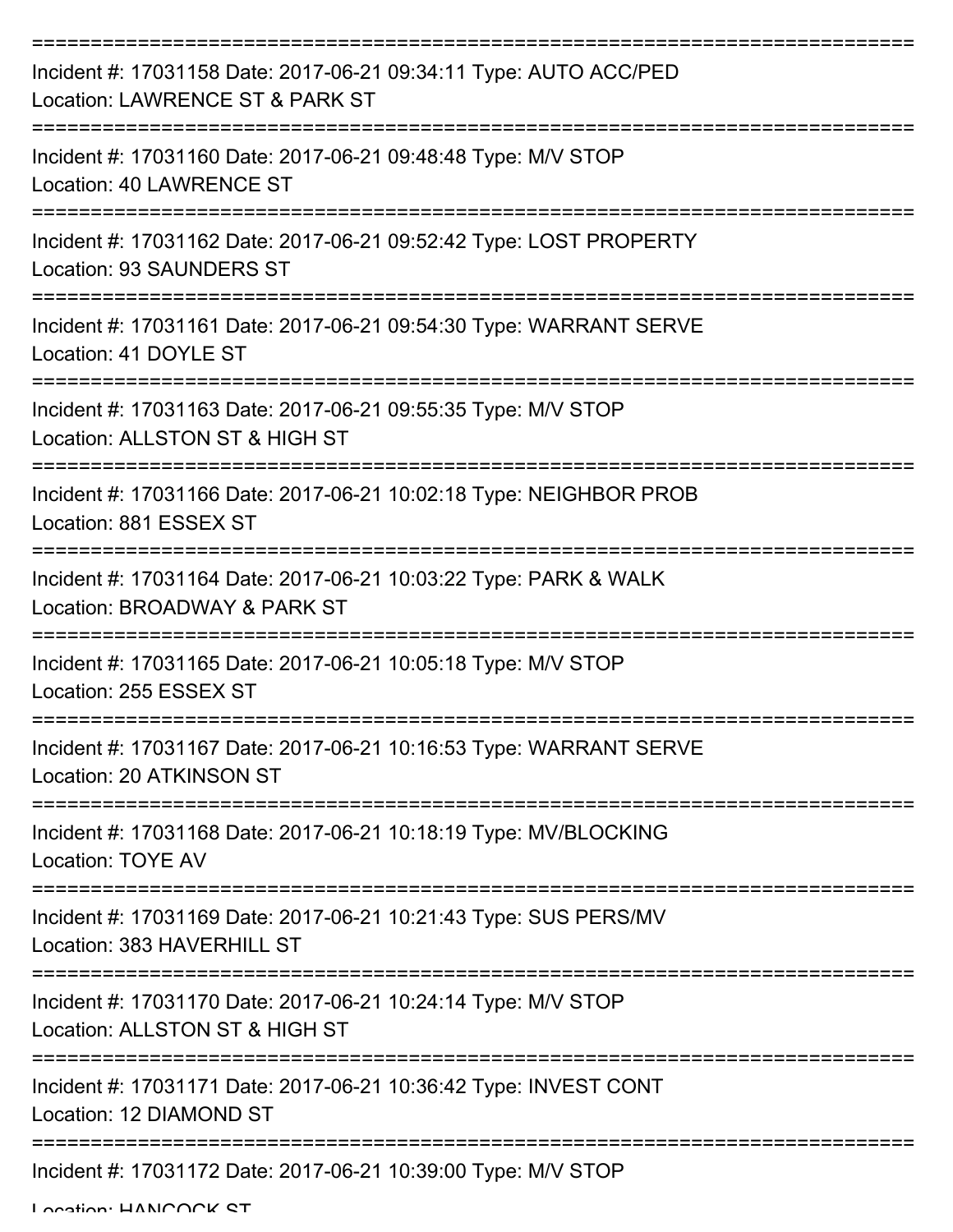| Incident #: 17031173 Date: 2017-06-21 10:51:29 Type: WARRANT SERVE<br>Location: 15 WINTHROP AV           |
|----------------------------------------------------------------------------------------------------------|
| Incident #: 17031174 Date: 2017-06-21 10:51:52 Type: M/V STOP<br>Location: 20 MELROSE ST                 |
| Incident #: 17031175 Date: 2017-06-21 11:00:08 Type: M/V STOP<br>Location: CAMBRIDGE ST & S UNION ST     |
| Incident #: 17031176 Date: 2017-06-21 11:01:54 Type: INVEST CONT<br>Location: 22 HAWLEY ST               |
| Incident #: 17031177 Date: 2017-06-21 11:08:55 Type: SUS PERS/MV<br>Location: 158 NEWBURY ST             |
| Incident #: 17031178 Date: 2017-06-21 11:10:54 Type: SUS PERS/MV<br>Location: WENDELL ST & WEST ST       |
| Incident #: 17031180 Date: 2017-06-21 11:16:17 Type: SUS PERS/MV<br>Location: 10 DIAMOND ST              |
| Incident #: 17031179 Date: 2017-06-21 11:19:27 Type: DOMESTIC/PROG<br>Location: 405 HAVERHILL ST #3 FL 3 |
| Incident #: 17031181 Date: 2017-06-21 11:22:36 Type: DRUG VIO<br>Location: 77 HIGH ST                    |
| Incident #: 17031182 Date: 2017-06-21 11:41:10 Type: SEX OFFENDER<br>Location: 90 LOWELL ST              |
| Incident #: 17031183 Date: 2017-06-21 11:45:31 Type: SEX OFFENDER<br>Location: 90 LOWELL ST              |
| Incident #: 17031184 Date: 2017-06-21 11:53:13 Type: MEDIC SUPPORT<br>Location: 139 PARK ST              |
| Incident #: 17031187 Date: 2017-06-21 12:05:44 Type: LOST PROPERTY<br>Location: 133 E HAVERHILL ST #1    |
| Incident #: 17031185 Date: 2017-06-21 12:05:44 Type: M/V STOP<br>Location: 125 LAWRENCE                  |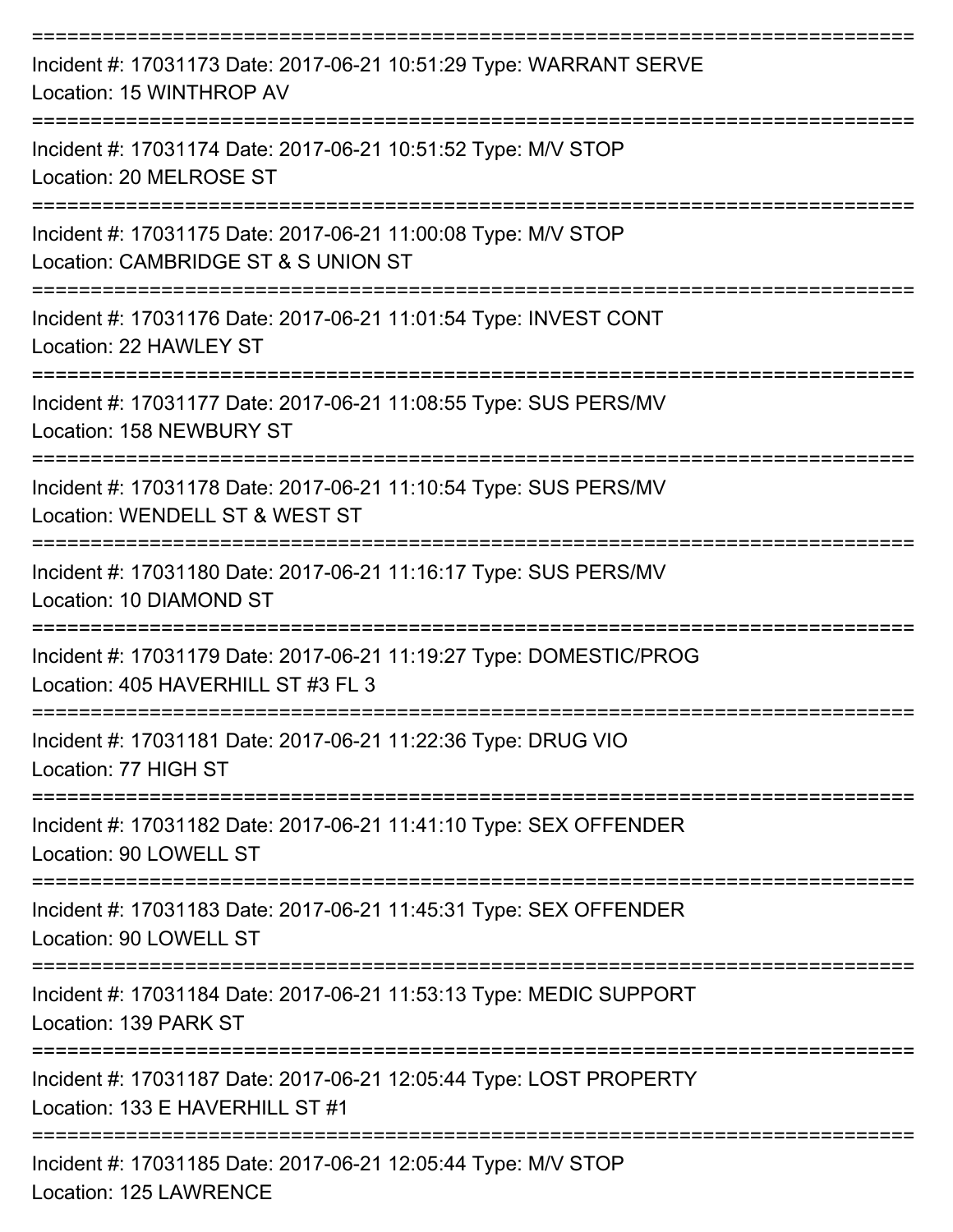| Incident #: 17031186 Date: 2017-06-21 12:09:15 Type: WARRANT SERVE<br>Location: 430 CANAL ST                                                         |
|------------------------------------------------------------------------------------------------------------------------------------------------------|
| Incident #: 17031188 Date: 2017-06-21 12:09:55 Type: INVEST CONT<br>Location: 82 KINGSTON ST                                                         |
| Incident #: 17031191 Date: 2017-06-21 12:16:38 Type: ALARM/BURG<br>Location: 68 EASTON ST #1                                                         |
| Incident #: 17031189 Date: 2017-06-21 12:16:42 Type: M/V STOP<br>Location: MERRIMACK ST & PARKER ST                                                  |
| Incident #: 17031190 Date: 2017-06-21 12:18:03 Type: M/V STOP<br>Location: LAWRENCE ST & LEXINGTON ST                                                |
| Incident #: 17031192 Date: 2017-06-21 12:29:39 Type: M/V STOP<br>Location: ARLINGTON ST & LAWRENCE ST                                                |
| Incident #: 17031193 Date: 2017-06-21 12:32:20 Type: HIT & RUN M/V<br>Location: ANDOVER ST & BLANCHARD ST<br>==================================      |
| Incident #: 17031194 Date: 2017-06-21 12:34:38 Type: ALARM/BURG<br>Location: POINT AFTER CLUB / 15 UNION ST #70                                      |
| Incident #: 17031195 Date: 2017-06-21 12:43:10 Type: WARRANT SERVE<br>Location: 205 BROADWAY                                                         |
| Incident #: 17031196 Date: 2017-06-21 13:07:53 Type: M/V STOP<br>Location: 291 ESSEX ST                                                              |
| Incident #: 17031197 Date: 2017-06-21 13:09:15 Type: MEDIC SUPPORT<br>Location: 59 OSGOOD ST                                                         |
| ======================<br>==============================<br>Incident #: 17031198 Date: 2017-06-21 13:16:22 Type: 911 HANG UP<br>Location: 7 BROADWAY |
| Incident #: 17031200 Date: 2017-06-21 13:25:14 Type: THREATS<br>Location: 49 THORNDIKE ST                                                            |
| Incident #: 17031199 Date: 2017-06-21 13:28:08 Type: 911 HANG UP<br>Location: 232 HAMPSHIRE ST                                                       |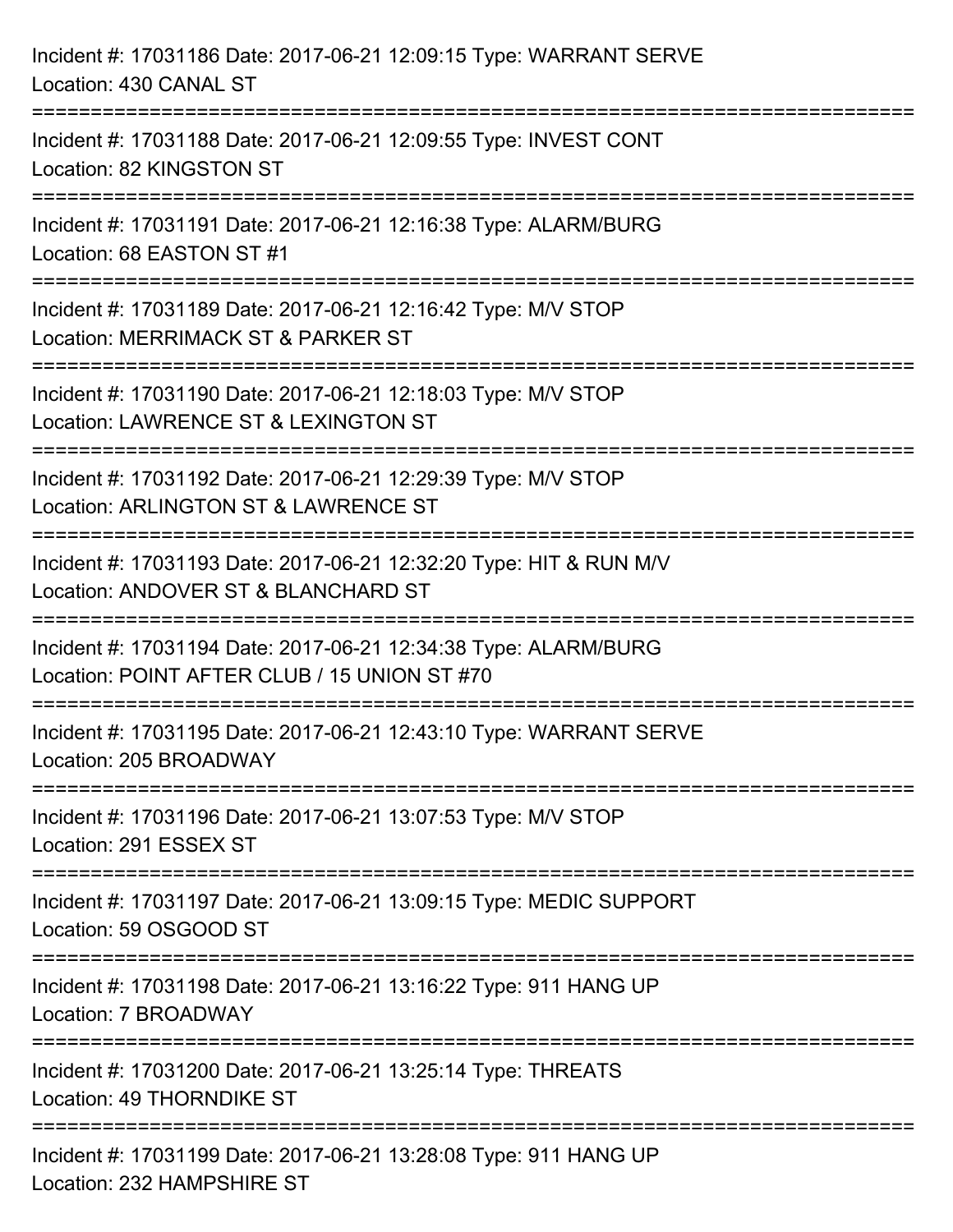| Incident #: 17031201 Date: 2017-06-21 13:36:22 Type: SUS PERS/MV<br>Location: AMES ST & YALE ST               |
|---------------------------------------------------------------------------------------------------------------|
| Incident #: 17031202 Date: 2017-06-21 13:43:03 Type: 209A/SERVE<br>Location: 38 NORRIS ST                     |
| Incident #: 17031205 Date: 2017-06-21 13:43:16 Type: TOW OF M/V<br>Location: TRESPASS / SAUNDERS ST           |
| Incident #: 17031203 Date: 2017-06-21 13:48:01 Type: WARRANT SERVE<br>Location: 205 BROADWAY                  |
| Incident #: 17031204 Date: 2017-06-21 13:49:35 Type: MEDIC SUPPORT<br>Location: 4 UNION ST #502               |
| Incident #: 17031206 Date: 2017-06-21 14:05:02 Type: 209A/SERVE<br>Location: 54 GREENWOOD ST                  |
| Incident #: 17031207 Date: 2017-06-21 14:14:39 Type: 209A/SERVE<br>Location: 5 PROVIDENCE ST #B               |
| Incident #: 17031208 Date: 2017-06-21 14:20:27 Type: SUS PERS/MV<br>Location: CHANDLER ST & WATER ST          |
| Incident #: 17031209 Date: 2017-06-21 14:25:28 Type: CK WELL BEING<br>Location: 264 E HAVERHILL ST #5         |
| Incident #: 17031210 Date: 2017-06-21 14:29:26 Type: ALARM/BURG<br>Location: EL CORTE MAGICO / 158 S BROADWAY |
| Incident #: 17031211 Date: 2017-06-21 14:35:59 Type: 209A/SERVE<br>Location: 43 BENNINGTON ST                 |
| Incident #: 17031212 Date: 2017-06-21 14:46:24 Type: SUS PERS/MV<br>Location: WALGREENS / 135 BROADWAY        |
| Incident #: 17031213 Date: 2017-06-21 14:48:12 Type: 209A/SERVE<br>Location: 48 EXCHANGE ST                   |
| Incident #: 17031214 Date: 2017-06-21 15:00:41 Type: M/V STOP<br>Location: HAVERHILL ST & WHITE ST            |

===========================================================================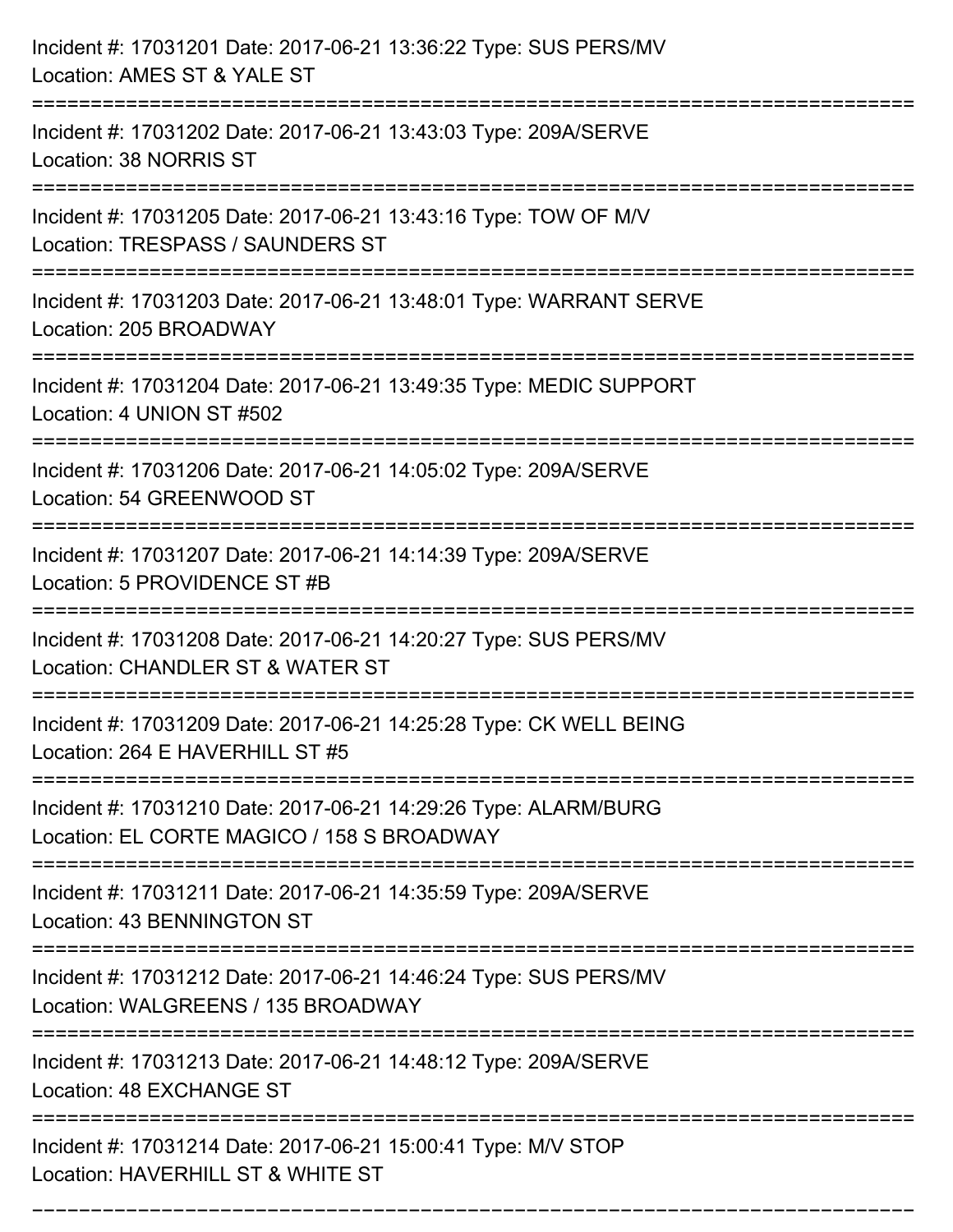| Incident #: 17031216 Date: 2017-06-21 15:00:53 Type: DRINKING PUBL<br>Location: COMMUNITY AV & PROVIDENCE ST |
|--------------------------------------------------------------------------------------------------------------|
| Incident #: 17031215 Date: 2017-06-21 15:01:05 Type: TOW OF M/V<br><b>Location: LINCOLN CT</b>               |
| Incident #: 17031217 Date: 2017-06-21 15:05:51 Type: 209A/SERVE<br>Location: 629 HAVERHILL ST                |
| Incident #: 17031218 Date: 2017-06-21 15:22:24 Type: LARCENY/PAST<br>Location: 225 ESSEX ST FL 3             |
| Incident #: 17031219 Date: 2017-06-21 15:24:05 Type: KEEP PEACE<br>Location: 151 WEARE ST                    |
| Incident #: 17031220 Date: 2017-06-21 15:30:25 Type: 209A/SERVE<br>Location: 15 EASTON ST                    |
| Incident #: 17031221 Date: 2017-06-21 15:31:05 Type: GENERAL SERV<br>Location: 98 MYRTLE ST 1ST FLR          |
| Incident #: 17031222 Date: 2017-06-21 15:43:58 Type: HIT & RUN M/V<br>Location: 2 CAMELLA TEOLI WY #B        |
| Incident #: 17031223 Date: 2017-06-21 15:46:46 Type: M/V STOP<br>Location: BOXFORD ST & S UNION ST           |
| Incident #: 17031224 Date: 2017-06-21 15:48:36 Type: ANIMAL COMPL<br>Location: 105 TREMONT ST                |
| Incident #: 17031225 Date: 2017-06-21 15:50:54 Type: M/V STOP<br>Location: BOXFORD ST & WINTHROP AV          |
| Incident #: 17031226 Date: 2017-06-21 16:11:26 Type: AUTO ACC/PI<br>Location: 495<br>-------------------     |
| Incident #: 17031227 Date: 2017-06-21 16:12:07 Type: DOMESTIC/PAST<br>Location: 1 HOLT ST #2                 |
| Incident #: 17031228 Date: 2017-06-21 16:16:32 Type: M/V STOP<br><b>Location: MT VERNON PK</b>               |
|                                                                                                              |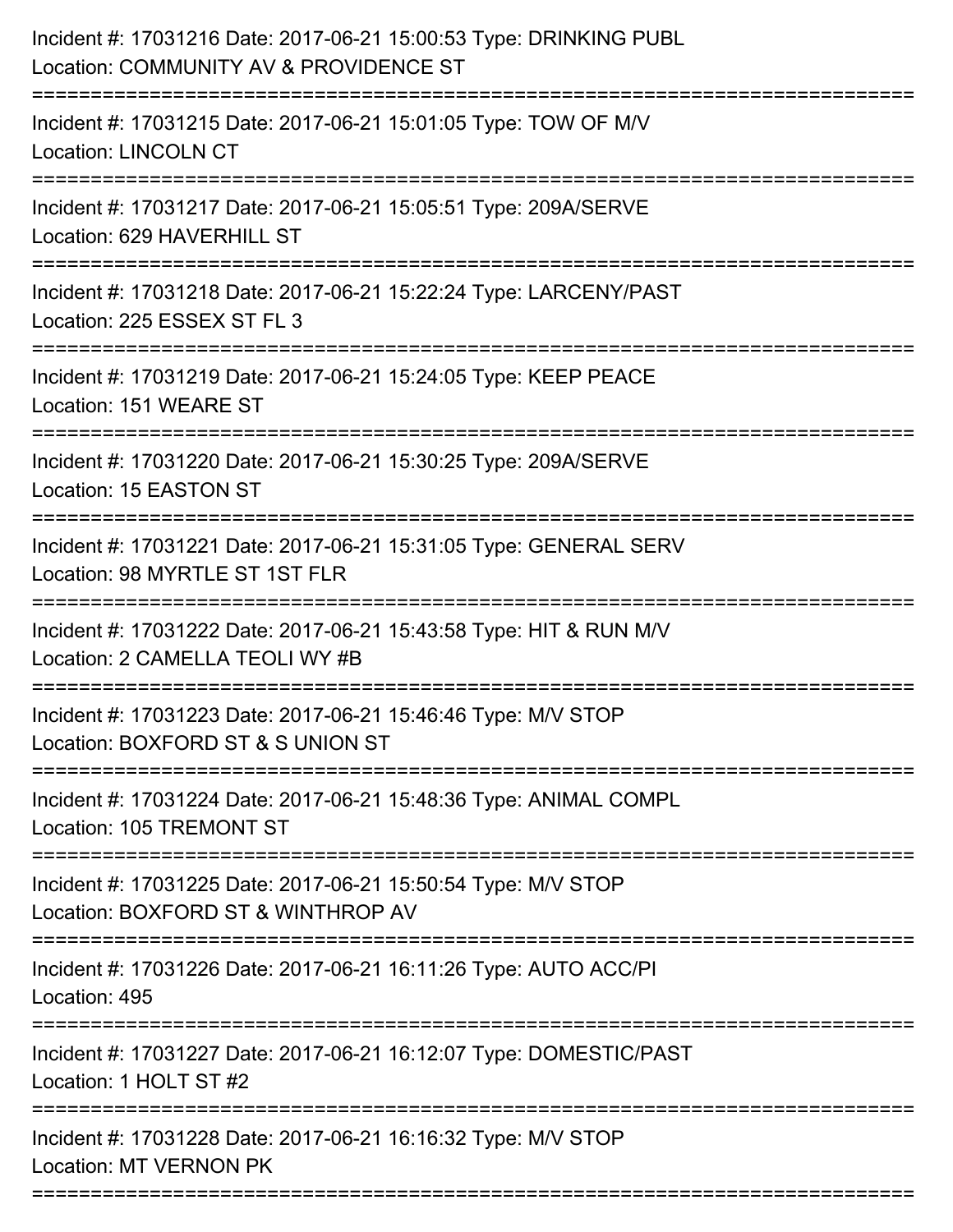| Location: GEISLER STATE POOL / 50 HIGH ST                                                                                                                                             |
|---------------------------------------------------------------------------------------------------------------------------------------------------------------------------------------|
| Incident #: 17031230 Date: 2017-06-21 16:32:39 Type: M/V STOP<br><b>Location: LOWELL &amp; MILTON</b><br>=================================                                            |
| Incident #: 17031231 Date: 2017-06-21 16:59:50 Type: SUS PERS/MV<br>Location: 3 BUSWELL ST                                                                                            |
| Incident #: 17031232 Date: 2017-06-21 17:23:20 Type: SHOPLIFTING<br>Location: DEMOULAS MARKET / 700 ESSEX ST<br>===============================<br>================================== |
| Incident #: 17031233 Date: 2017-06-21 17:41:39 Type: MISSING PERS<br>Location: JACKSON ST & KENDRICK ST                                                                               |
| Incident #: 17031234 Date: 2017-06-21 17:50:57 Type: TOW OF M/V<br>Location: ARREST / EVERETT ST                                                                                      |
| Incident #: 17031235 Date: 2017-06-21 18:22:38 Type: INVEST CONT<br>Location: 84 JAMAICA ST                                                                                           |
| Incident #: 17031236 Date: 2017-06-21 18:24:29 Type: 911 HANG UP<br>Location: 8 NESMITH ST                                                                                            |
| Incident #: 17031237 Date: 2017-06-21 18:38:30 Type: ALARMS<br>Location: MASSACHUSETTS PAROLE BOARD / 499 ESSEX ST                                                                    |
| Incident #: 17031238 Date: 2017-06-21 18:40:45 Type: NOISE ORD<br>Location: 275 ANDOVER ST                                                                                            |
| Incident #: 17031239 Date: 2017-06-21 18:41:26 Type: EXTRA SURVEIL<br>Location: 64 BEACON ST                                                                                          |
| Incident #: 17031240 Date: 2017-06-21 18:45:28 Type: DK (DRUNK)<br>Location: 360 BROADWAY                                                                                             |
| Incident #: 17031241 Date: 2017-06-21 18:51:47 Type: THREATS<br>Location: WALK IN WALK IN / 488 HOWARD ST                                                                             |
| Incident #: 17031242 Date: 2017-06-21 19:01:29 Type: DISORDERLY<br>Location: 48 EASTON ST                                                                                             |
|                                                                                                                                                                                       |

Incident #: 17031243 Date: 2017 06 21 19:04:23 Type: FIGHT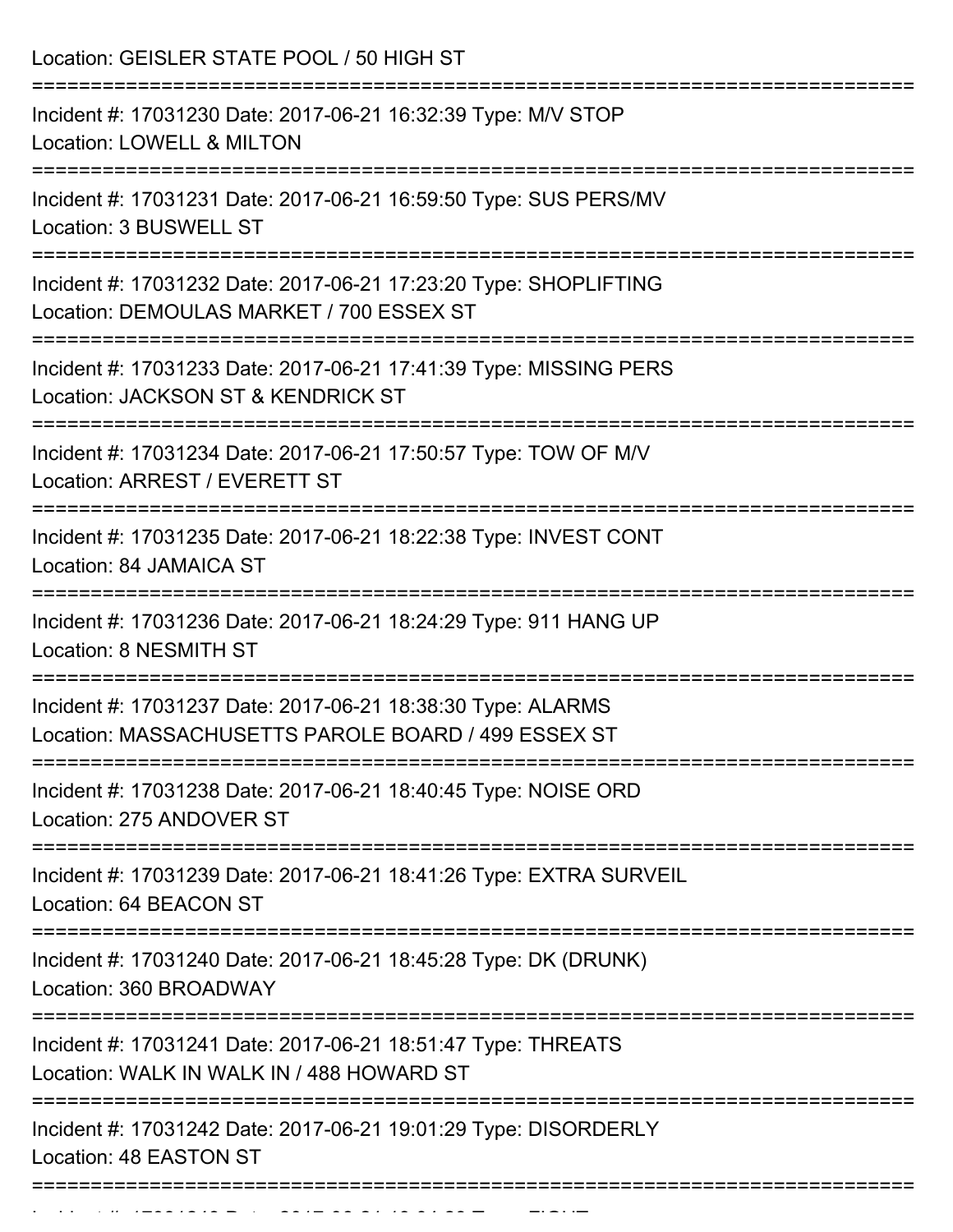Location: CHESTNUT ST & ELM ST =========================================================================== Incident #: 17031244 Date: 2017-06-21 19:12:23 Type: MEDIC SUPPORT Location: 700 ESSEX ST =========================================================================== Incident #: 17031245 Date: 2017-06-21 19:29:52 Type: DOMESTIC/PROG Location: BROADWAY & HAVERHILL ST =========================================================================== Incident #: 17031246 Date: 2017-06-21 19:30:31 Type: HIT & RUN M/V Location: WALK IN WALK IN / 108 WALNUT ST =========================================================================== Incident #: 17031247 Date: 2017-06-21 19:39:58 Type: ANIMAL COMPL Location: 12 ROWE ST =========================================================================== Incident #: 17031248 Date: 2017-06-21 19:41:29 Type: TOW/REPOSSED Location: UNKNOWN ADDRESS =========================================================================== Incident #: 17031249 Date: 2017-06-21 19:48:14 Type: NOISE ORD Location: 73 ELM ST =========================================================================== Incident #: 17031250 Date: 2017-06-21 19:50:42 Type: CK WELL BEING Location: 164 MARSTON ST =========================================================================== Incident #: 17031251 Date: 2017-06-21 19:57:39 Type: AUTO ACC/PED Location: 35 MONMOUTH ST =========================================================================== Incident #: 17031252 Date: 2017-06-21 20:05:03 Type: SUS PERS/MV Location: BLOW YOUR DREAM T-SHIRT / 140 BROADWAY =========================================================================== Incident #: 17031253 Date: 2017-06-21 20:21:04 Type: ANIMAL COMPL Location: 77 BROADWAY =========================================================================== Incident #: 17031254 Date: 2017-06-21 20:25:55 Type: DOMESTIC/PROG Location: 3 EASTON ST =========================================================================== Incident #: 17031255 Date: 2017-06-21 20:37:33 Type: EXTRA SURVEIL Location: 64 BEACON ST =========================================================================== Incident #: 17031256 Date: 2017-06-21 20:43:36 Type: HIT & RUN M/V Location: 86 EVERETT ST

=============================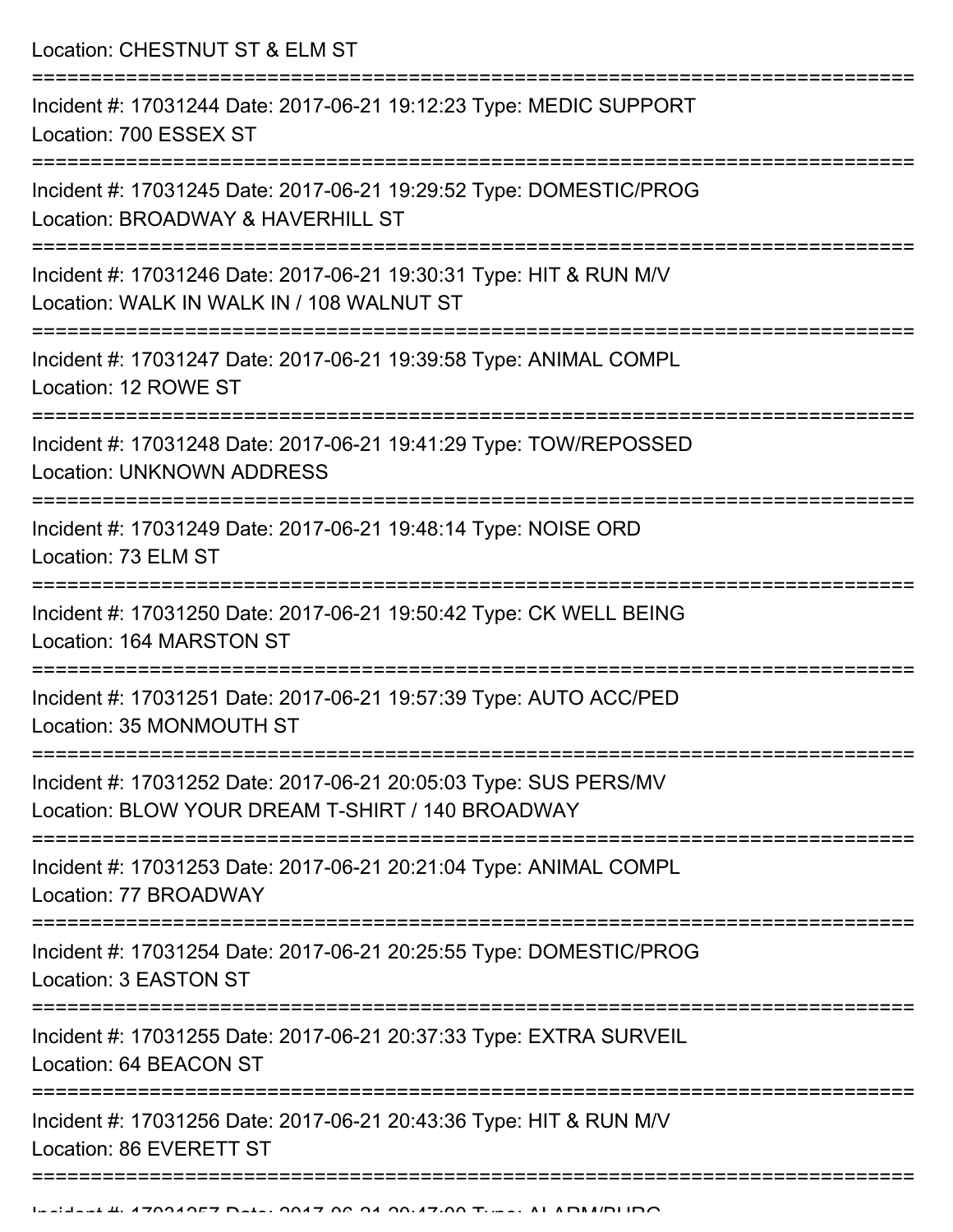| Location: UNITED RIVERSIDE CHURCH / 290 WATER ST                                                                             |
|------------------------------------------------------------------------------------------------------------------------------|
| Incident #: 17031258 Date: 2017-06-21 20:49:51 Type: MV/BLOCKING<br>Location: 31 ARLINGTON ST                                |
| Incident #: 17031259 Date: 2017-06-21 20:58:23 Type: M/V STOP<br>Location: JACKSON ST & METHUEN ST                           |
| Incident #: 17031260 Date: 2017-06-21 21:37:05 Type: SUS PERS/MV<br>Location: 310 HOWARD ST                                  |
| Incident #: 17031261 Date: 2017-06-21 21:37:09 Type: SUS PERS/MV<br>Location: 169 HAVERHILL ST                               |
| Incident #: 17031262 Date: 2017-06-21 21:46:48 Type: GENERAL SERV<br>Location: LAWRENCE ST & OAK ST                          |
| Incident #: 17031263 Date: 2017-06-21 22:08:11 Type: DOMESTIC/PAST<br>Location: 74 WOODLAND ST #A                            |
| Incident #: 17031264 Date: 2017-06-21 22:10:16 Type: TRESPASSING<br>Location: ROLLINS SCHOOL / 451 HOWARD ST                 |
| =============<br>Incident #: 17031266 Date: 2017-06-21 22:19:02 Type: SUS PERS/MV<br>Location: LOWELL ST & WARREN ST         |
| ------------------------------<br>Incident #: 17031265 Date: 2017-06-21 22:21:13 Type: M/V STOP<br>Location: 109 LAWRENCE ST |
| Incident #: 17031267 Date: 2017-06-21 22:25:08 Type: MEDIC SUPPORT<br>Location: 212 PARK ST                                  |
| Incident #: 17031268 Date: 2017-06-21 22:38:21 Type: MAL DAMAGE<br>Location: 280 BROADWAY FL 1                               |
| Incident #: 17031269 Date: 2017-06-21 23:15:08 Type: CK WELL BEING<br>Location: 12 METHUEN ST                                |
| Incident #: 17031270 Date: 2017-06-21 23:37:03 Type: M/V STOP<br>Location: MERRIMACK ST & S UNION ST                         |
| Incident #: 17031271 Date: 2017-06-21 23:45:43 Type: STOL/MV/PAS                                                             |